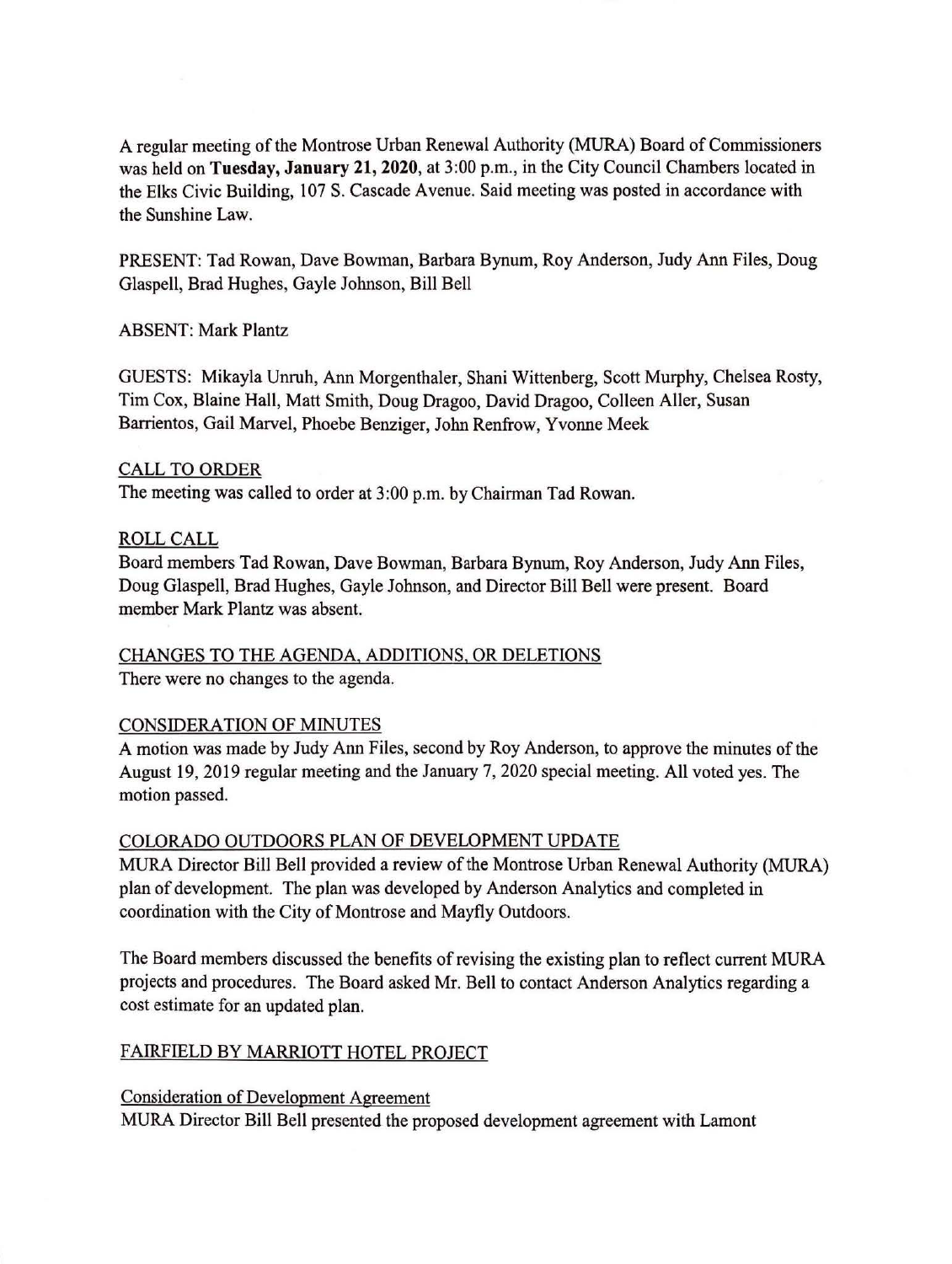Montrose Urban Renewal Authority January 21, 2020 Page 2

Companies for the Fairfield by Marriott hotel project. Mr. Bell provided an overview of the project. In exchange for the proposed horizontal site improvements, the developers agree to build a 90 room hotel with an expected completion date of December 2022.

The Board members discussed the proposed agreement. A motion was made by Roy Anderson, seconded by Doug Glaspell, to adopt an agreement with Lamont Companies for the development of the Fairfield by Marriott hotel site at the northern end of Colorado Outdoors. All voted yes. The motion passed.

### Consideration of a Tax Increment Financing Site Improvement Loan

MURA Director Bill Bell presented a proposed Tax Increment Financing Anticipatory Loan agreement with Lamont Companies for the Fairfield by Marriott hotel project. The proposed loan would be in the amount of \$600,000 and would address the construction of horizontal site improvements in association with the Fairfield by Marriott hotel site.

City Engineer Scott Murphy explained that the funding will be utilized for site improvements such as parking lot construction.

A motion was made by Doug Glaspell, seconded by Gayle Johnson, to approve a Tax Increment Financing Anticipatory Loan in the amount of \$600,000 for construction of horizontal site improvements associated with the Fairfield by Marriott hotel site at the northern end of Colorado Outdoors. All voted yes. Motion passed.

### MURA SOUTHERN MULTI-FAMILY HOUSING PROJECT

#### Consideration of Development Agreement

MURA Director Bill Bell presented a proposed development agreement with Range Development for the construction of the MURA Southern Multi-Family Housing Project at Colorado Outdoors.

Mr. Bell explained that this housing development will be a partnership with Range Development to build approximately 200 housing units, including 96 apartments in Phase I. Mr. Bell noted that the units will be market-rate apartments. The anticipated completion date for the Phase I apartment project is December 2021 .

A motion was made by Roy Anderson, seconded by Doug Glaspell, to approve an agreement with Range Development for the development of the MURA Southern Multi-Family Housing Project at Colorado Outdoors as presented. All voted yes. Motion passed.

# Project Financing Discussion Related to MURA Southern Multi-Family Housing- Phase I Apartments

MURA Director Bill Bell discussed financing options with Board, explaining that while the